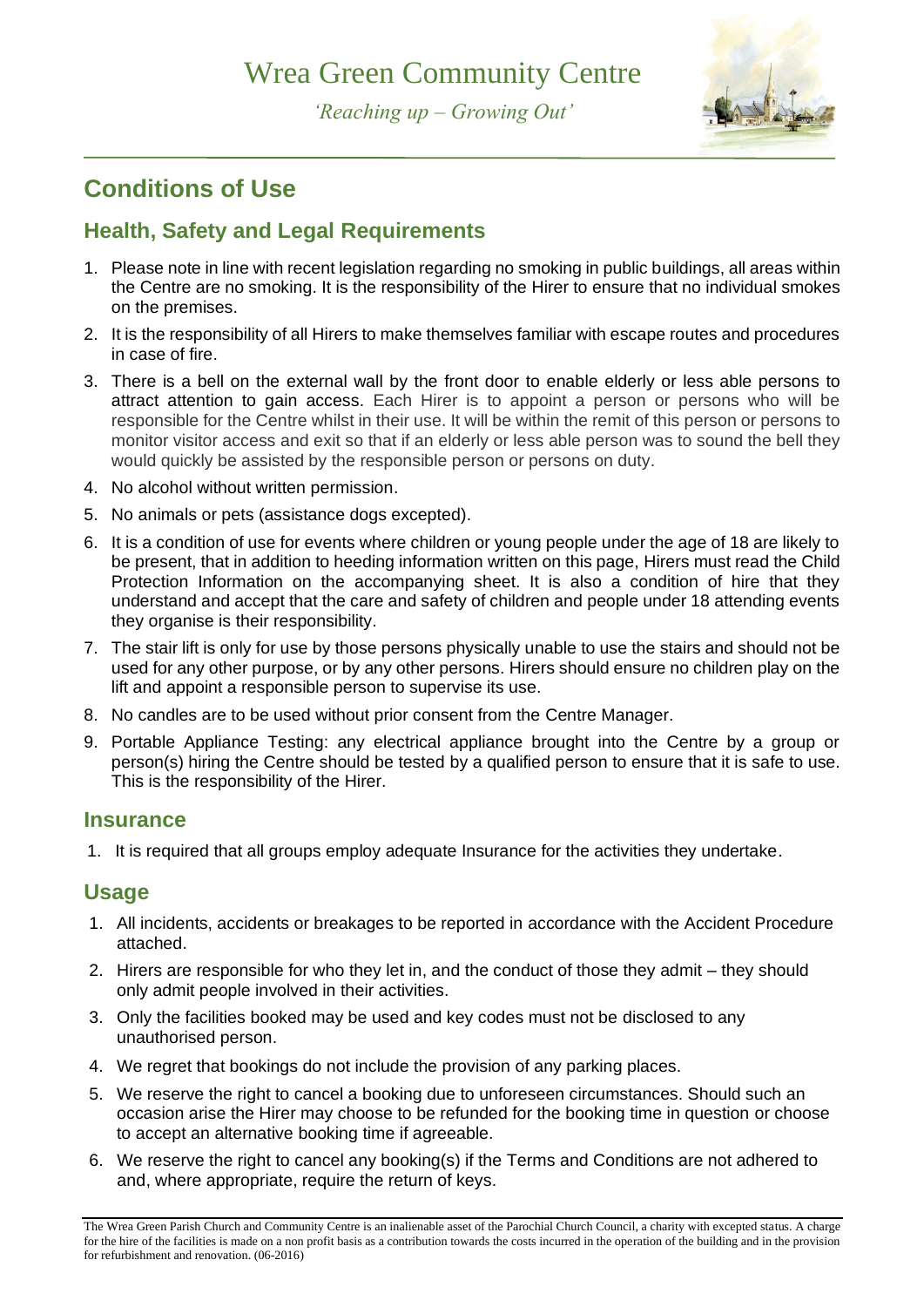

*'Reaching up – Growing Out'*

### **Child Protection Information**

The church has and operates an active Child Protection Policy in accordance with the rules laid down by the House of Bishops and Child Protection Legislation.

The Parochial Church Council as owners of the property, is anxious to ensure that all children and young people using the premises are safe. The Parochial Church council accept responsibility for Church events but draw your attention to the need for you to ensure that children for whom you are responsible are also safe.

#### **It is a condition of use that for events where children and young people under the age of 18 are likely to be present, in addition to agreeing to the Conditions of Use, Hirers must read and agree to the child protection information below.**

Please make sure that you:

- Know where First Aid equipment is available if you do not provide your own.
- Report any safety hazard to the Centre Manager as soon as possible.
- Make sure that you have sufficient adults present at all times to supervise children present at your activity.
- Make sure that children are not allowed onto the premises before the appropriate adults arrive or are left at the end of your event.
- No child under secondary school age should be allowed in the kitchen at any time. Secondary school aged children and above may be allowed in the kitchen but only under strict supervision and according to appropriate ratios of responsible qualified adults.
- Do not allow children to play on the stairs or with the stair lift.
- The stairs are intended to be used for access, and only when the upper room has been hired. They should be use responsibly and only with close supervision of young children.

#### **The Parochial Church Council wishes it to be clear that the care of children and young people attending your event is your responsibility**.

Your use of the Centre is conditional upon this.

You may wish to take this into account in considering insurance as well as safety.

If you wish to examine a copy of the Parochial Church Council policy to assist you in deciding on your own arrangements, please ask the Centre Manager.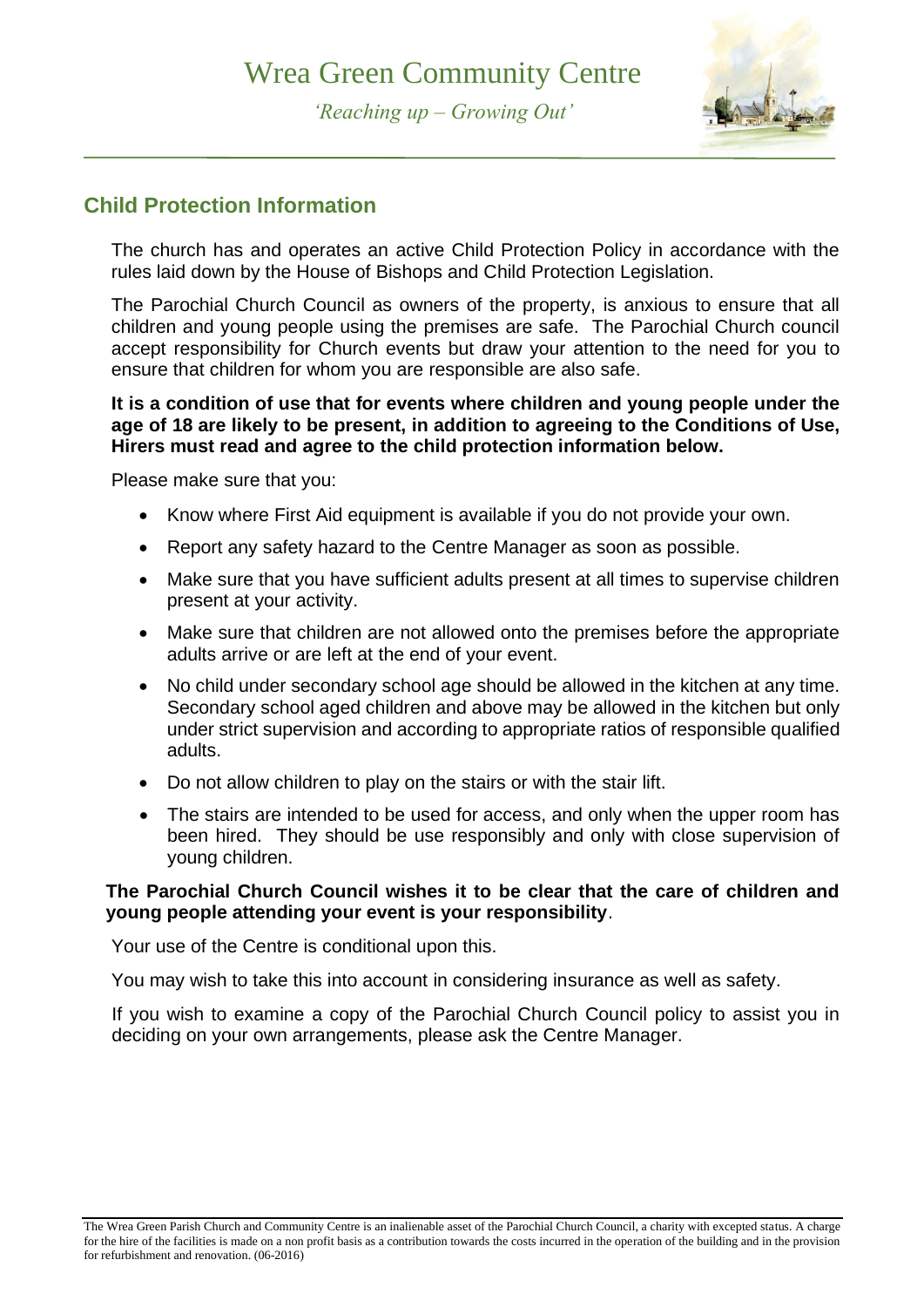# Wrea Green Community Centre

*'Reaching up – Growing Out'*



### **Health and Safety Document**

| <b>Description of Activity: Usage of the Centre.</b> |                                                                                                                                                                                                                                                                                          |
|------------------------------------------------------|------------------------------------------------------------------------------------------------------------------------------------------------------------------------------------------------------------------------------------------------------------------------------------------|
| <b>Persons Involved:</b>                             | Any persons using the Centre.                                                                                                                                                                                                                                                            |
| <b>Description of Hazard:</b>                        | Any accident that requires medical attention – however trivial.                                                                                                                                                                                                                          |
| <b>Procedure:</b>                                    | Hirers are reminded that they are responsible for any accident or<br>injury arising out of the activity for which they have booked the<br>premises. It is the responsibility of the Hirer to ensure that the<br>premises are safe for the purposes for which they intend to use<br>them. |
|                                                      | Hirers are required to complete details of any accident occurring<br>during their occupation of the premises which did or could give<br>rise to injury as soon as possible after the accident, but in any<br>case, before the premises are vacated by the Hirers after the<br>event.     |
|                                                      | In the Upper Room an Accident Book is located over the<br>cupboards to the right upon entry to the room. A First Aid box<br>containing Bandages and Plasters is in the same location.                                                                                                    |
|                                                      | In the Lower Room an Accident Book is located in the cupboard<br>to the right upon entry to the room. A First Aid box containing<br>Bandages and Plasters is in the same location.                                                                                                       |
| Information:                                         | The following information should be recorded.                                                                                                                                                                                                                                            |
|                                                      | Name, address and telephone number of person(s) injured.                                                                                                                                                                                                                                 |
|                                                      | Exact time and place of the occurrence.                                                                                                                                                                                                                                                  |
|                                                      | Detailed description of accident or incident, including a description<br>of any apparatus or equipment involved.                                                                                                                                                                         |
|                                                      | Name, address and telephone number of any witness(es) to the<br>accident.                                                                                                                                                                                                                |
|                                                      | Signed witness statements should be obtained if possible.                                                                                                                                                                                                                                |
|                                                      | Any apparatus or equipment involved must be retained for<br>inspection                                                                                                                                                                                                                   |
| <b>Reporting:</b>                                    | The Hirer must notify the Centre Manager Tel: 01772 686604 as<br>soon as possible after the accident, but in any event within 24<br>hours.                                                                                                                                               |